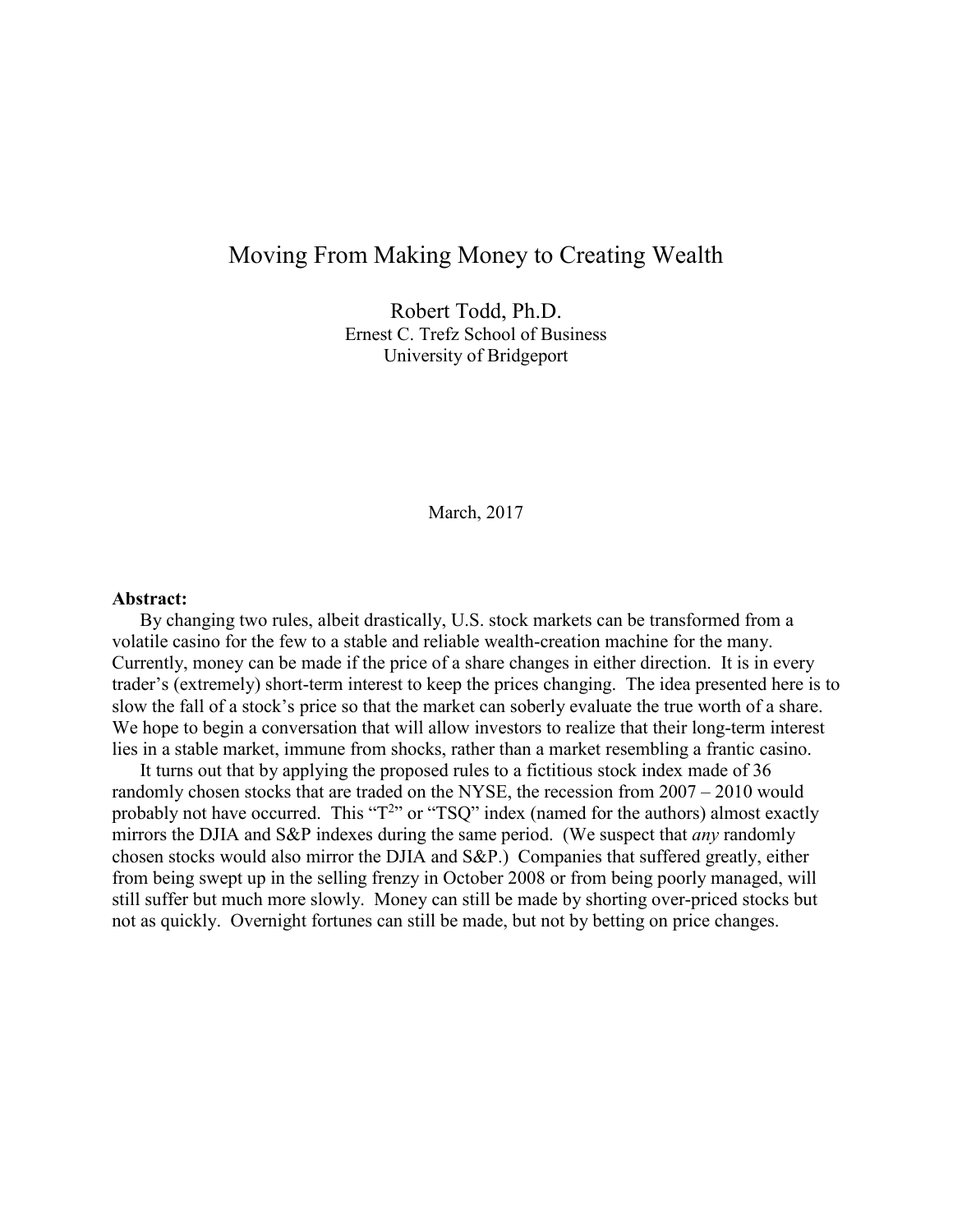#### **Introduction:**

First, a necessary disclaimer. I am not trained in either Finance or Economics; my background is Aerospace Engineering and Computer Science. My sole exposure to finance and economics is the basic courses required for an MBA. What follows is based solely on the data.

The history of the stock market, and presumably the economy, as measured by the DJIA and the S&P since mid-December, 1994, has been one of rapid climbs and precipitous drops (Figure 1).



Figure 1: DJIA and S&P Close, January, 1970 – September, 2016

When risk assessment falters, as it did ten years ago, or when algorithms get caught in a loop, as happened seven years ago, a great deal of money is lost. The recession of 2007 – 2010 and the "flash crash" of May, 2010, didn't hurt those traders who trade just for money. All that's required for that population to make money is that prices change.

Looking solely at the data, it appears that the desire of those with a stake in keeping the rising stock market rising has led to an economically dangerous path of printing money and borrowing against an inflated stock market. See Figures 2 and 3.

I will propose two rules changes that appear to be capable of returning the capital markets of the U.S. to the creation of wealth for the many and away from the creation of extraordinary amounts of money for the few. The probability that these rules will be adopted is zero, but the thought experiment is worthy of a serious conversation.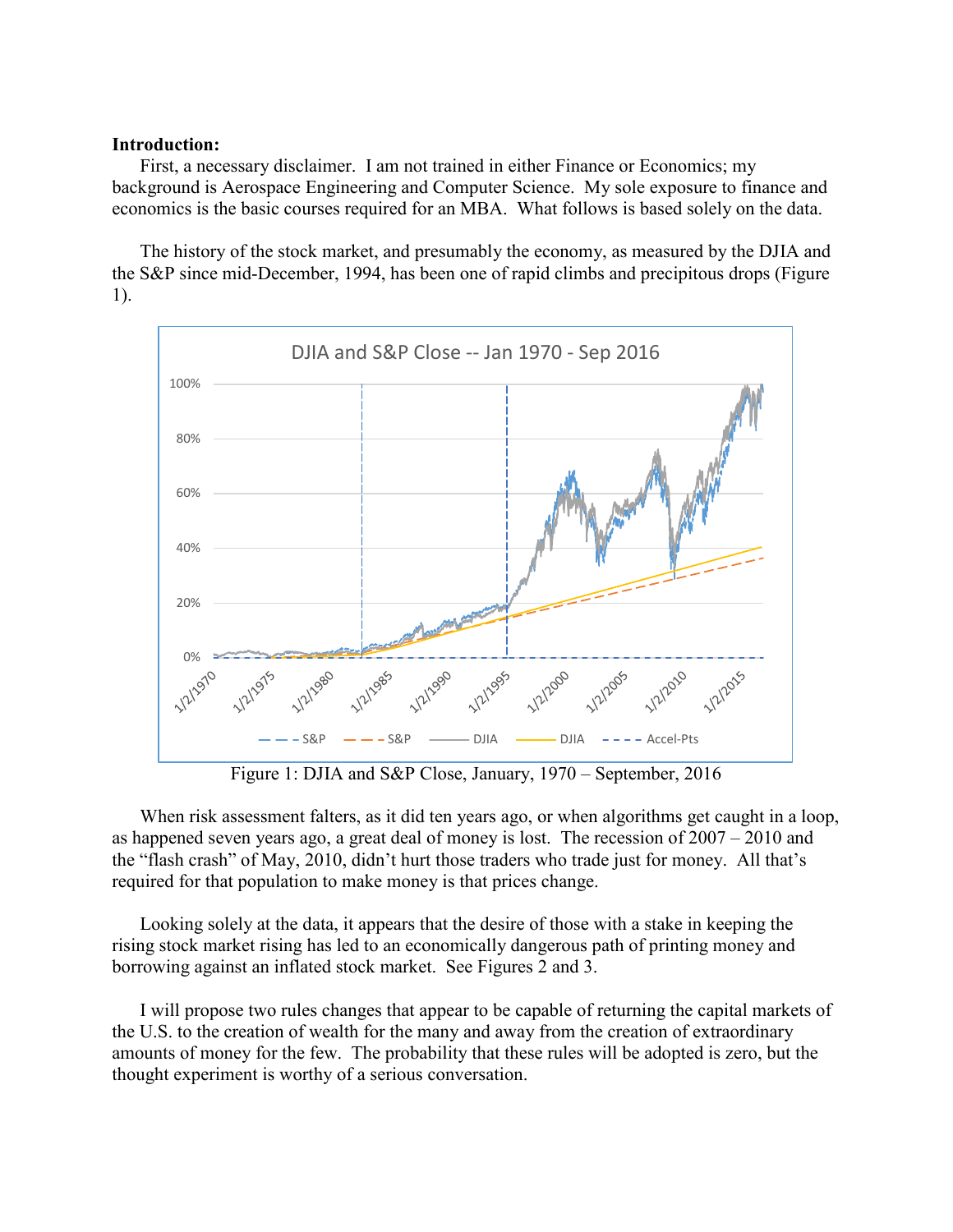

Figure 2: M1 Money stock, showing rapid increase beginning in 2008.



Figure 2: National Debt, showing rapid increase beginning in 2001 and accelerating in 2008.

### **Discussion:**

The descent into recession and subsequent recovery of 2007 – 2010 can be easily seen in Figure 4, which shows the DJIA and S&P indexes normalized to vary from 0% to 100% of their value during that period of their history. The two indexes are so similar it is virtually impossible to tell which line is which even though the S&P is a dashed red line and the DJIA is a solid black line.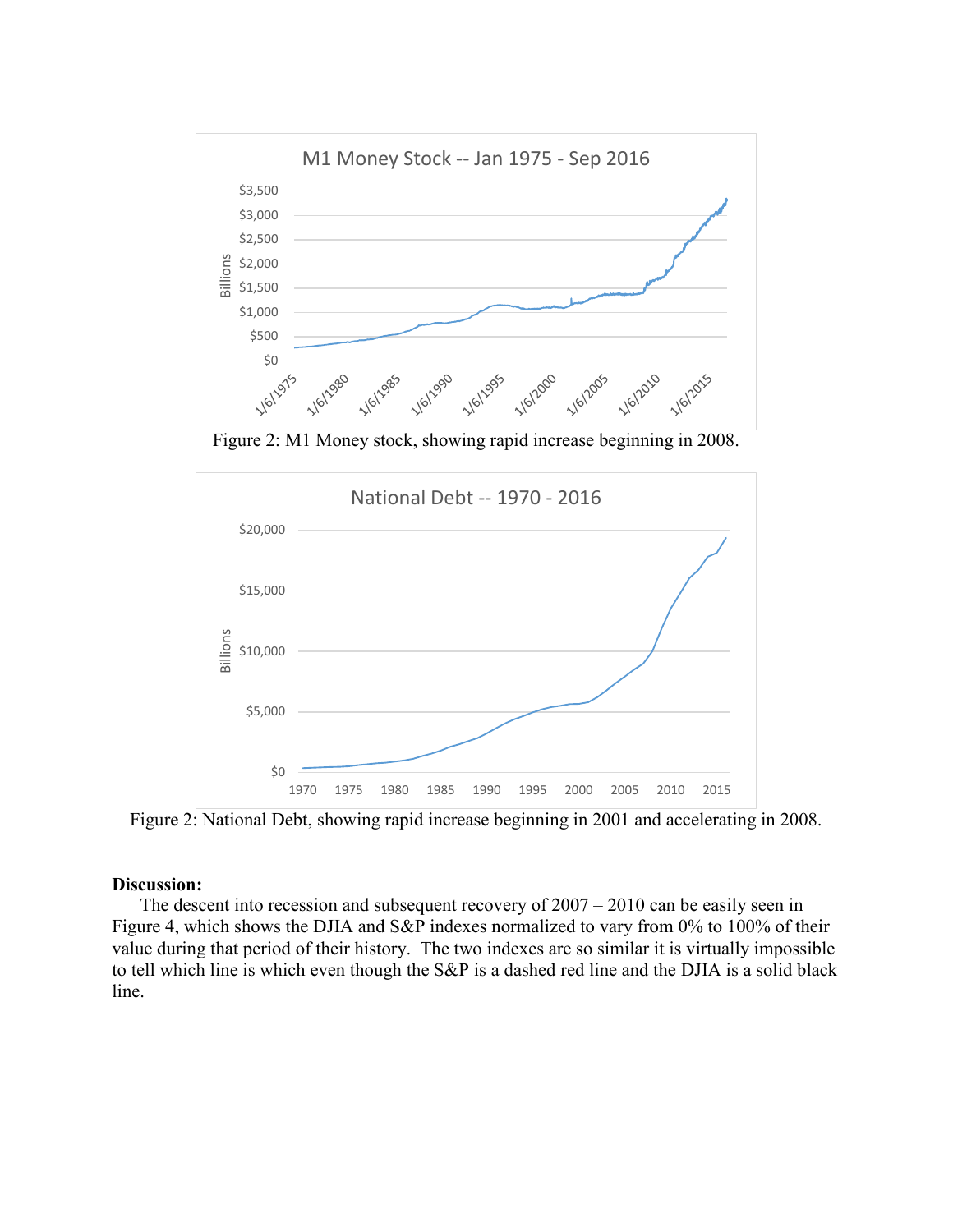

Figure 4: Normalized DJIA and S&P, January 1, 2007 – December 31, 2010

What is particularly striking are the increasingly steep declines through 2008 until early 2009, almost as though a positive feedback loop was involved. What would happen, I wondered, if such a thing weren't possible?

As mentioned above, I am not trained in Economics or Finance, but it seems to me that the success of American capital markets has attracted increasingly complex investment instruments that have added many layers of separation between investor and company. The complexity of the instruments has made investing an almost incomprehensible task as risk is divided up and spread around into layer after layer of thoroughly hedged bets.

This is not economically healthy, since the underlying worth of the endeavor being financed is moved farther and farther from consideration and all the activity is about money rather than a sound economy. As money is moved farther and farther from what gives it value, the market becomes more and more unstable and subject to large and sudden moves.

Suppose, however, that a share of stock could not lose more than a small fraction of its value each 24 hours. Any share could rise as much as demand dictates, but could not fall more than, say, 0.2% from its opening price in any 24 hour period. A company deserving of being punished by the market for poor management would still lose half its value in a year; a severe punishment indeed. There would, however, be time for management to clean up its act or be replaced, so that employees and investors wouldn't lose everything.

To investigate this idea, my graduate assistant and I created a fictitious stock index of 36 randomly chosen stocks traded on the NYSE. We meant to choose from the 419 stocks on the NYSE with a dollar volume over \$20M as reported by the National Volume Summary, 18 Jun 2002 to 30 Sep 2016. Data availability changed our stock list from the original 36 to 15 from the original list and 21 from the 2,439 stocks with dollar volumes over \$100K, all but two of which were over \$1M. Our stock index's component stocks turned out to be quite random indeed.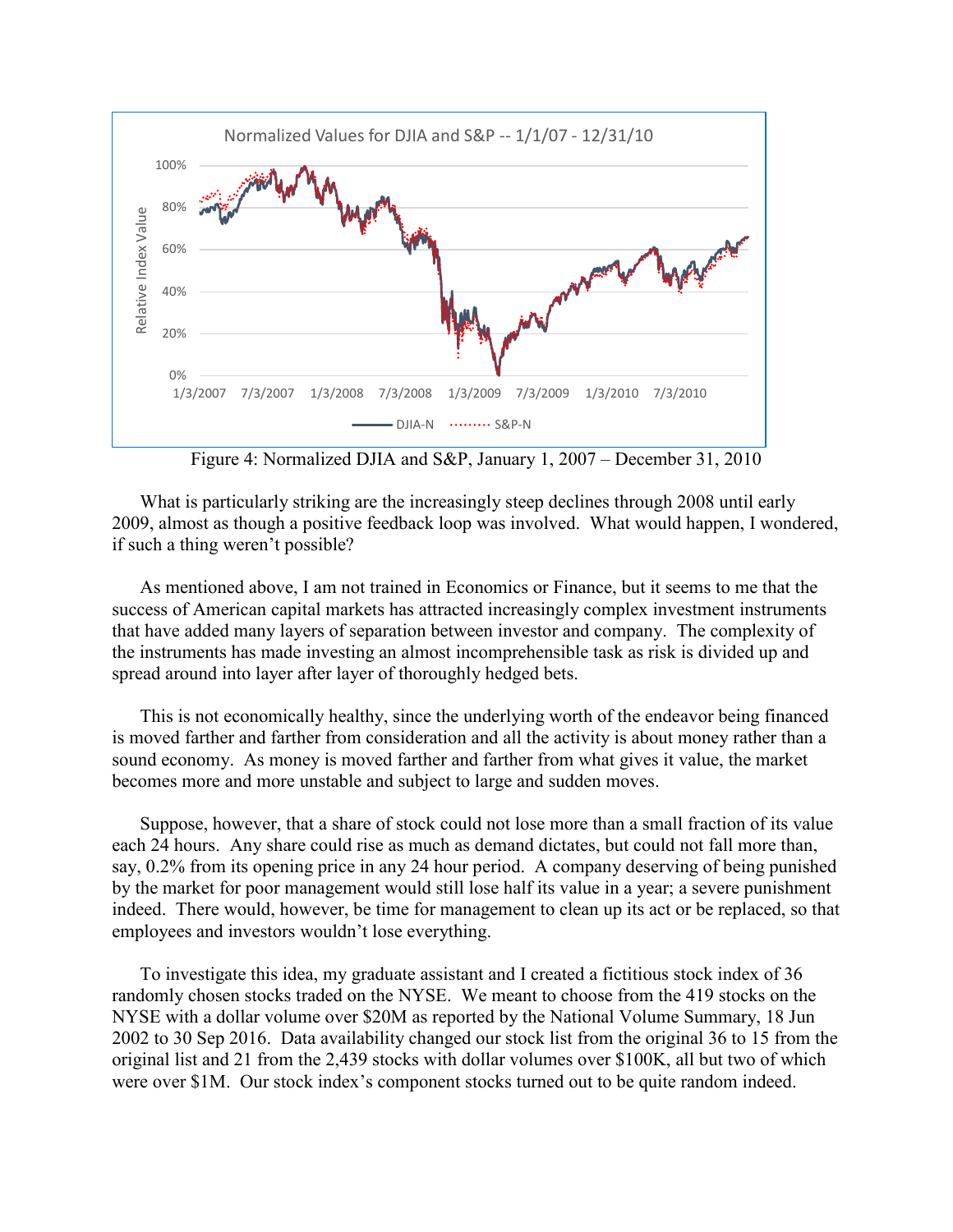Our index was calculated the way we understand the S&P is calculated. Specifically,

*i i*  $\frac{i}{2}P_i$ *TSQ* =  $C\sum_{i} \frac{S_i}{\sum_{i} S_i} P_i$  where  $S_i$  is the number of shares outstanding and  $P_i$  is the price of the stock. *C* is a constant that we left at 1. When TSQ is normalized and placed on the same graph as the DJIA and S&P, Figure 5 resulted.



Figure 5: TSQ index compared with the DJIA and S&P, Jan 1, 2007 – Dec 31, 2010.

These results gave us some confidence that whatever we did to our fictitious index would be a close approximation to what would have happened to the major indexes.

Our thesis is that preventing stock prices from dropping precipitously will make stock selection a decision of choosing quality rather than one of anticipating price movement, in effect transforming the market from a casino back into a capital market.

We acknowledge that the "get mine *now*" mentality of those currently prospering in the "casino" will prevent anything like that from actually happening, but we hope that enlightened self-interest of an economy that promulgates long-term and widespread prosperity will eventually triumph over infantile instant gratification.

## *Rules Changes:*

We are not familiar with the (probably) hundreds of procedural rules that the various stock exchanges are subject to and we acknowledge that what we propose will have a significant "ripple effect' throughout all the various procedures currently in place. Our purpose is not to propose a detailed program, but to simply ask "What if?"

The first rules change is that once a stock's price has fallen a small amount, say, 0.2%, from its opening value, it cannot fall further until the next opening bell.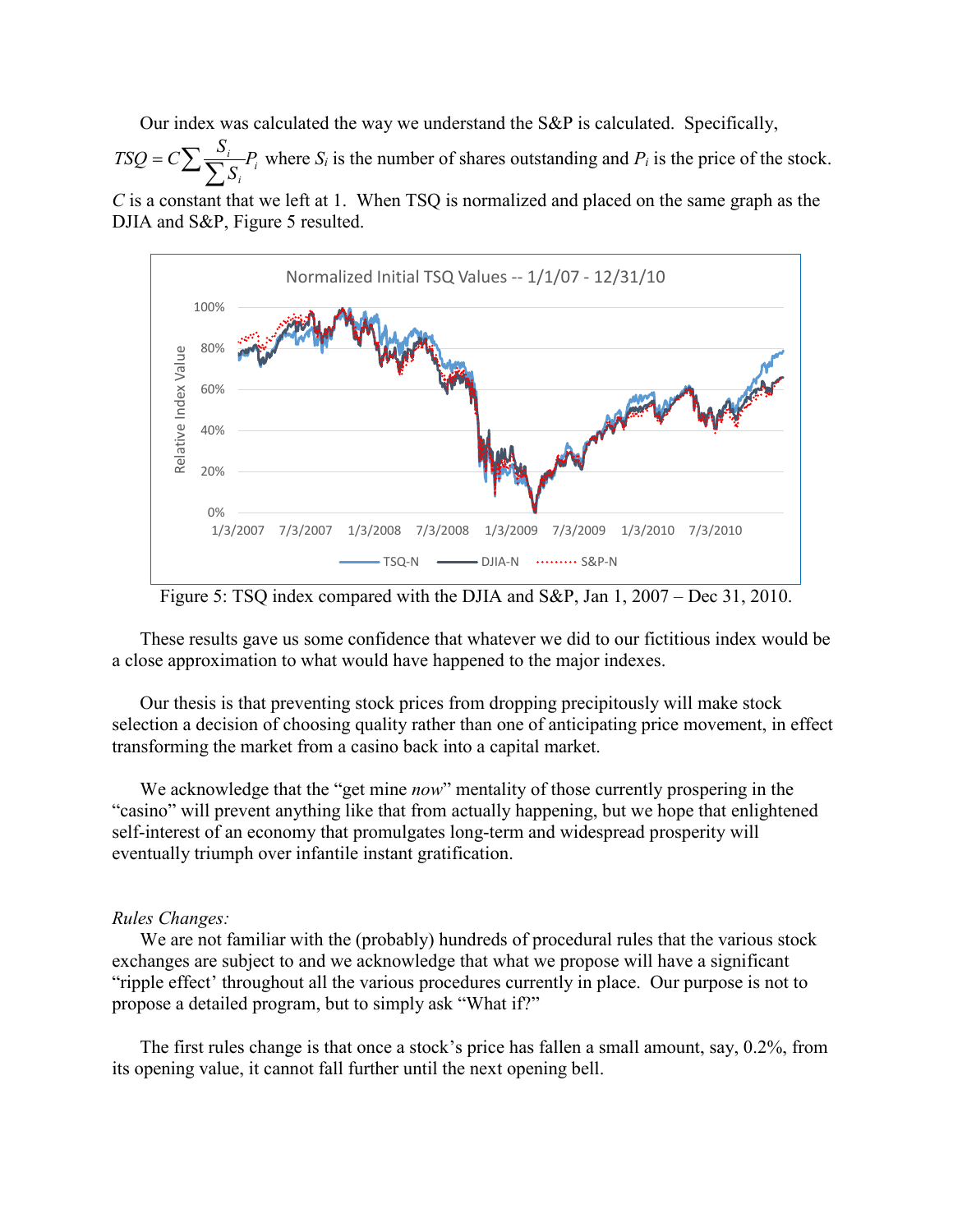The second rules change is that the opening bell signals the beginning of a 24-hour period of trading on the exchange and the end of the previous 24-hour period: thus around-the-clock trading. No after-hours trading or reward or penalty for time zone differences. (There should probably be a short "no-program-trading" window, maybe 30 minutes, after the opening bell so that small investors aren't locked out from selling down-trending stocks or from shorting stocks.)

#### *Consequences:*

If no one is willing to purchase a stock at the marginally lower price, so be it. Perhaps by the next day the company will have figured out what to do to make its stock desirable again. If not, it may well decline again. And again, and again, inching downward, and after a year the company will be worth only half what it was. During the year, management can clean up its act, or its Board can get new management.

If some political event occurs somewhere in the world that causes widespread uncertainty, the market cannot fall precipitously. The economy will not be affected while the political situation resolves itself. The same will be true for any event that would today roil the market.

Shorting a stock is still possible and a 100% annual return on a seriously flawed stock is the result of shorting a stock that incurs a 0.2% daily drop in price. Could anyone, no matter how greedy, be disappointed with a 100% annual return?

There is no limit to how much or how fast a stock can rise in price. But purchasing a stock must be tempered by the knowledge that it may not be salable if the price becomes too inflated. One must choose wisely based on the underlying quality of the stock.

With no after-hours trading and with no quick exit from a "gambling purchase," where will the trillions of dollars currently inflating the market go? Realistically, we feel that most of it will go overseas to less regulated markets, at least until severe tax consequences for such off-shoring are implemented, but the idealistic answer is "new ventures."

New ventures can create an overnight fortune, provided they are sound investments. With trillions of dollars available for sound investments, perhaps many new ventures will need to hire many people. With many new ventures hiring new people, perhaps governments will have more tax dollars to care for fewer people. Perhaps with more dollars available for fewer needy people, major infrastructure projects can be undertaken, further increasing employment.

#### *Index Behavior:*

Is the idealistic fantasy of the previous section possible? What would an index do if the draconian curbs on selling and the abolition of after-hours trading were implemented? What would have the market done, how would it have behaved, if the rules changes above were in place during the recession? Of course, no one knows or can know, but again, what follows seems like a reasonable thought experiment.

There are three scenarios that we feel could have happened; these are illustrated in Figures 6 and 7.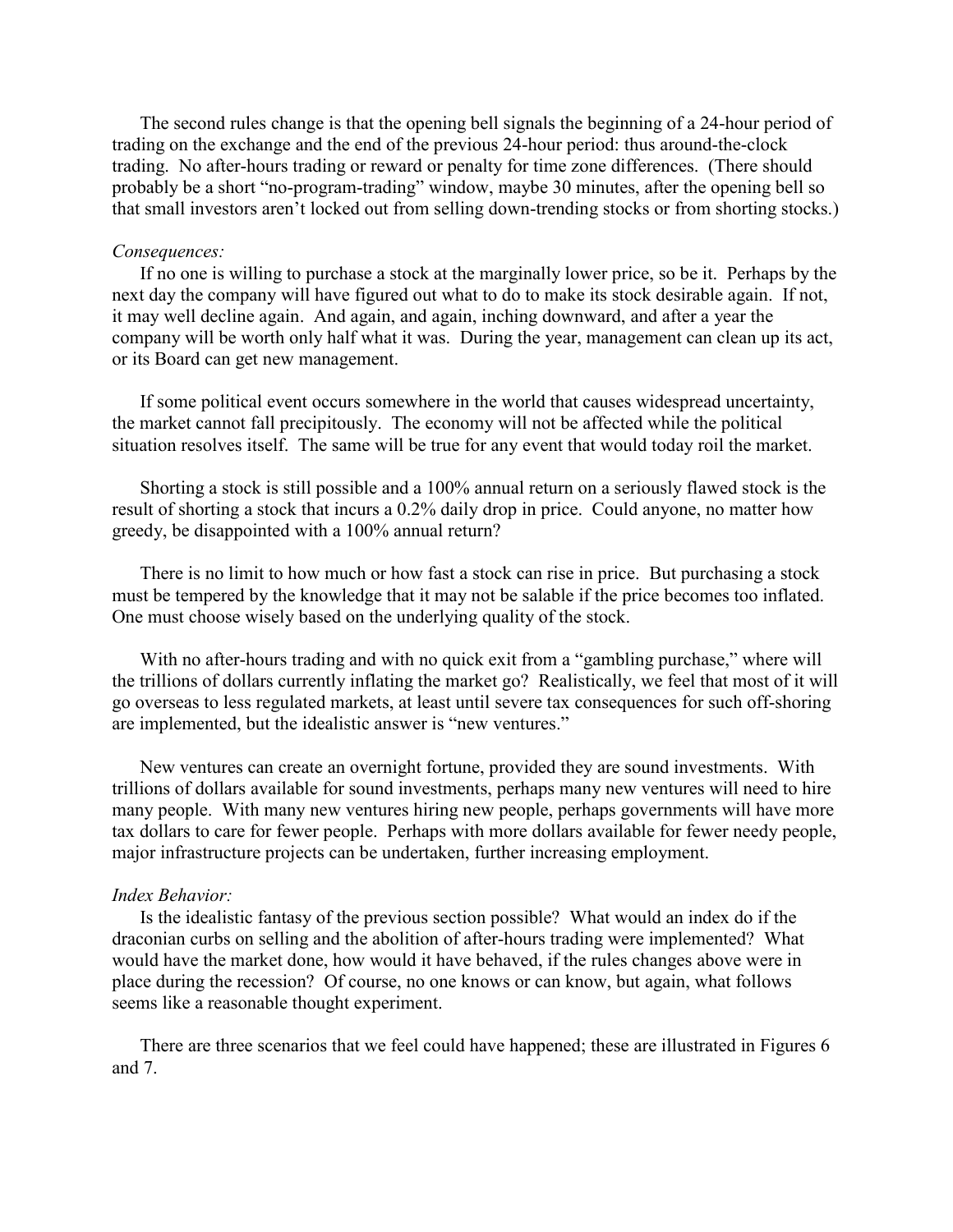Figure 6 shows the first 16 days of 2007 for the alphabetically first-by-symbol company in the TSQ index. The solid (blue) line is the actual price history of the stock. When the actual price declines, we limited that decline to 0.2% of its opening price. But what would the market have done when the price rose?

The first possible response was what we call "Up when up" or UWU. When the historical price rose, the imaginary historical price also rises and by the same amount. That behavior is shown by the top (orange) dotted line.



Figure 6: Illustration of three possible alternative histories.



Figure 7: Illustration of 4-year history of three possible alternative behaviors.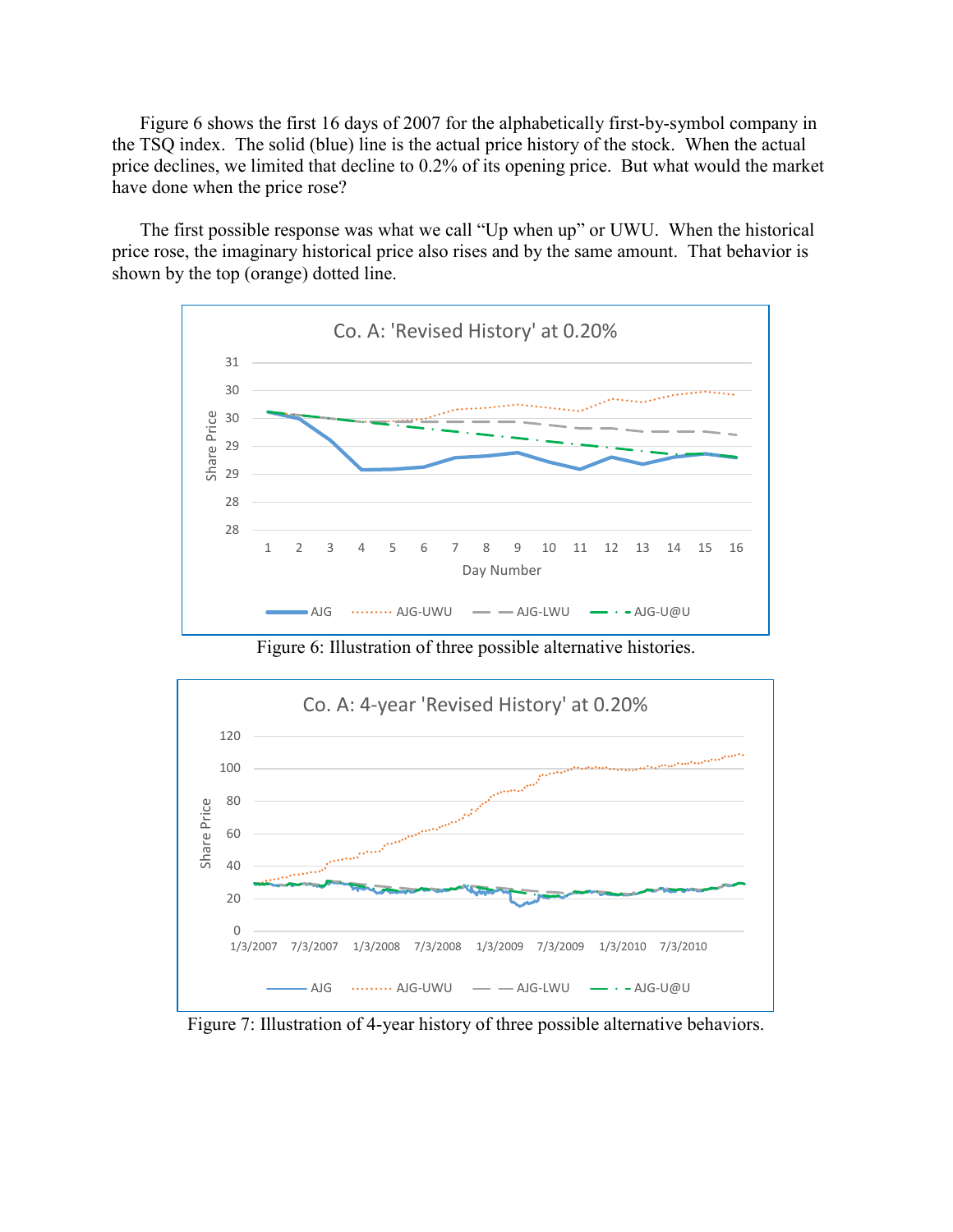The second possible response was based on the following. The historical price rose on that particular day because the price of the stock was what it was. If it had been higher, perhaps it would not have risen that day even though it actually did. Our second scenario, then, is that if the price actually rose, it would might or might not have risen from a higher price, but it would not have declined. This scenario is called "Level when up" or LWU. (It actually should have been called "at least not down when up" since there are days when the alternative history is just slightly higher than the actual price and then the price rose. In that case, the alternative price also rose, but only enough to close at the historical price.)

Finally, the third and most conservative scenario is that the stock would not have risen until the price was what it was historically. Only at that price was the stock deemed attractive enough to rise in price. This scenario we've called "Up at up" or  $U@U$ . (This scenario also has the "at least" provision built in, as above.)

In all three possible behaviors, none results in the stock price going below its historical price. This is true for every publically traded company in the index and, in fact, in the country. The scale in Figure 7 makes the historical losses in 2009 seem less dramatic, but even the most conservative alternative behavior caused the deep recession to disappear; it never happens.

When these adjustments are made to all the stocks of the index, Figures 8, 9, and 10 result.



Figure 8: Most conservative alternative history.

The most conservative alternative history shows the stock rising 20% in the first year and then falling about 30% over the next year-and-a-half. Comparing the two histories, the alternative history is a 12% improvement in collective worth relative to the actual history.

The improvement increases as the cut-off point falls closer to zero, as one would expect. At 0.15% (not shown), the improvement is 15% and the post-recession low is about 45 points. The difference is that poorly performing companies aren't punished as severely. At 0.15% they lose 42% of their value in one year rather than 52% at 0.2%.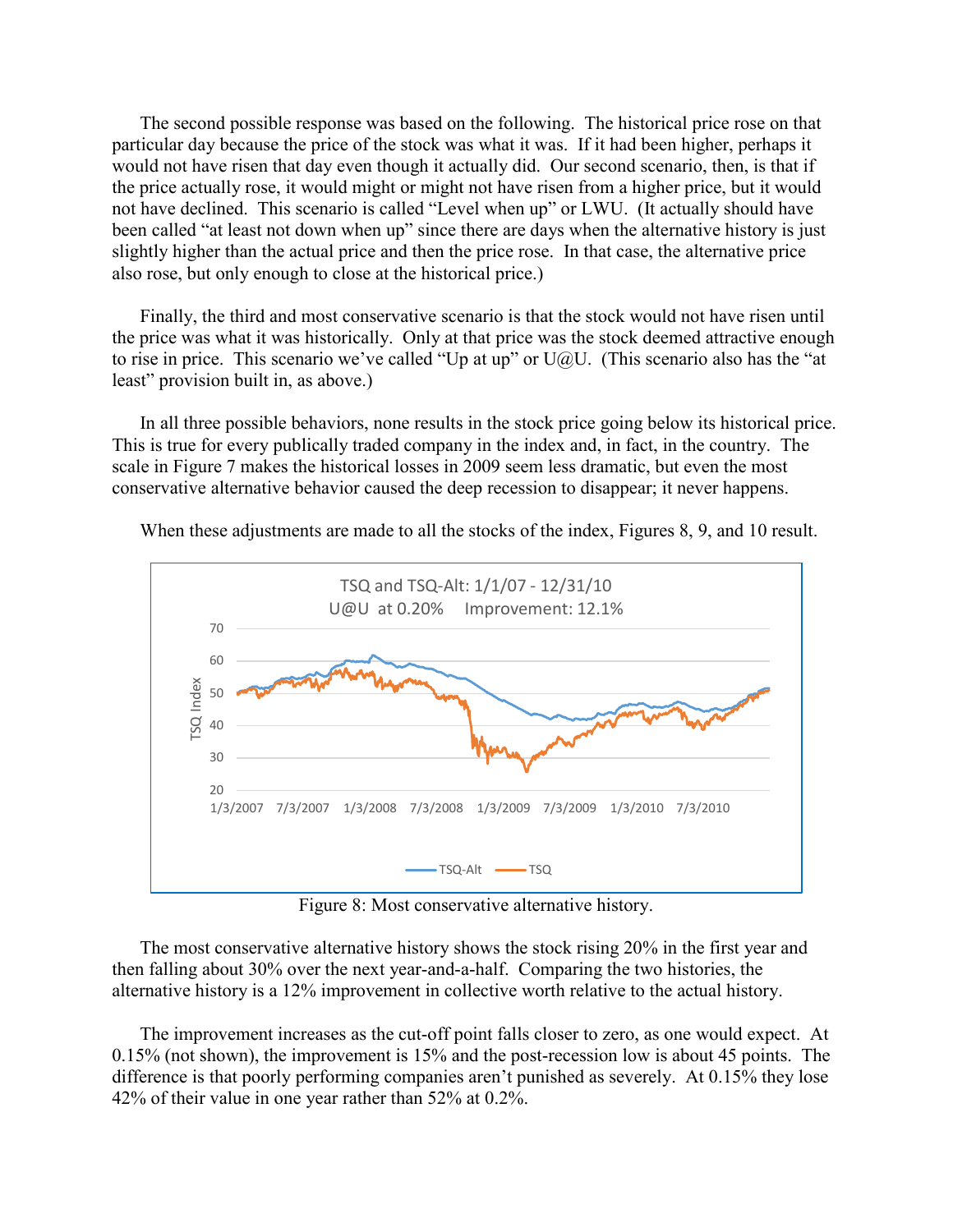

Figure 9: Mid-range alternative history.

With the "no decline if the historical price rose" scenario, the improvement is about 50% better than the most conservative alternative scenario. And for this scenario, the recession doesn't happen: the index bottoms out at the same point where it began.



Figure 10: Least conservative alternative history.

The final scenario, the "if the stock actually went up this much on this day, then it will in this alternative history, too" option may be, surprisingly, not as unlikely as it seems at first glance. It is still our least favorite simply because it's too good to be true, but if we consider the question, "Where else will the money go?" it might, in fact, produce a windfall for everyone.

Finally, the most realistic alternative history may well be a mixture of all three scenarios both from company to company and within one company's history. If that's the case, we feel that the